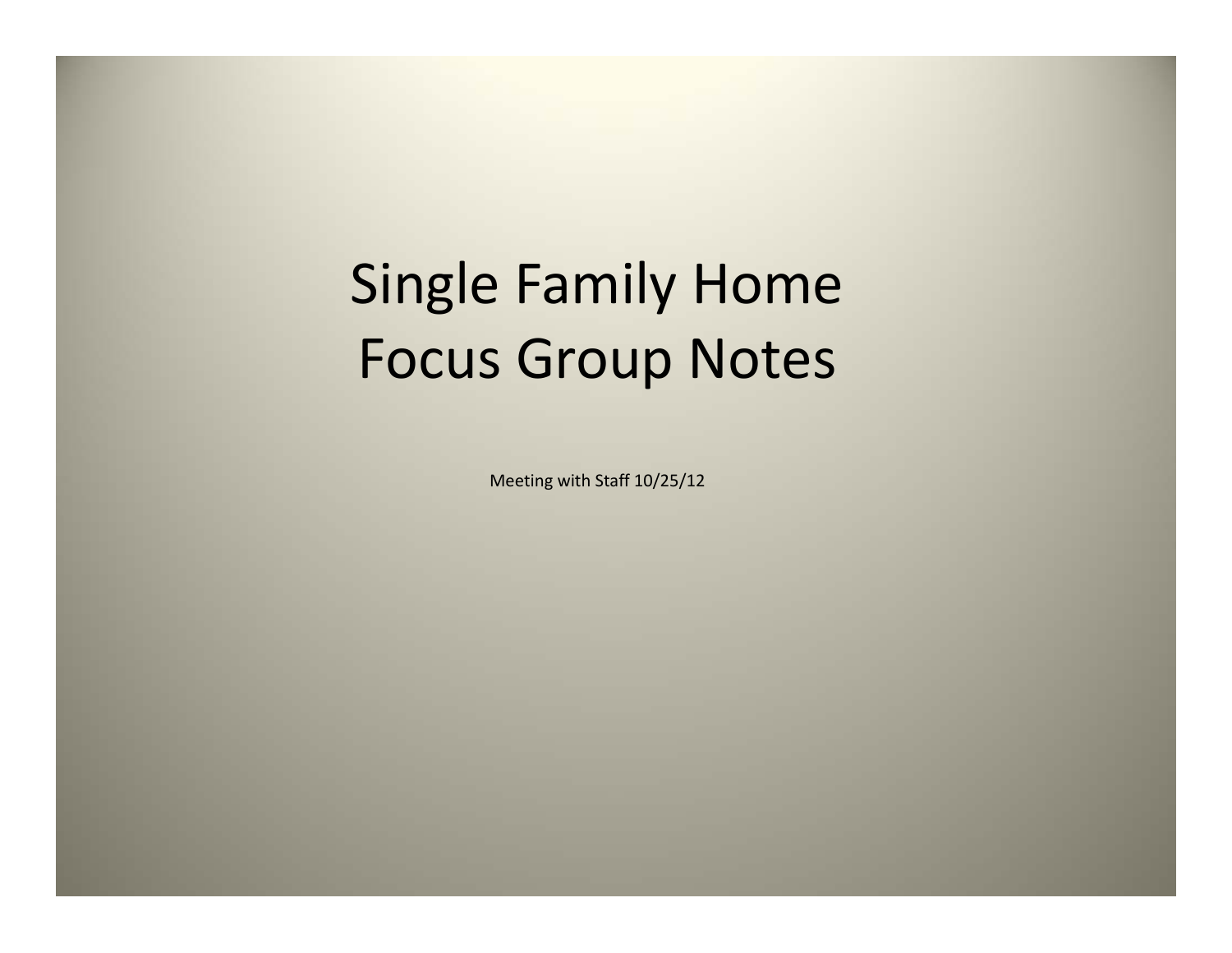## Top Areas to research or discuss:

- Zoning vs. General Plan
- CCR restrictions in all areas (or areas proposed)
- •Demand
- Enforcement
- $\bullet$ • Research (what are we missing)
- Guest Experience
- •Community Impact
- •Legality/Liabilities
- • TOT projections vs. displacement of TOT
- • Community comparison (that truly is comparable to Mammoth Lakes)
- $\bullet$ • PAOT (People at one time)
- •• DIF – what is cost in proposed areas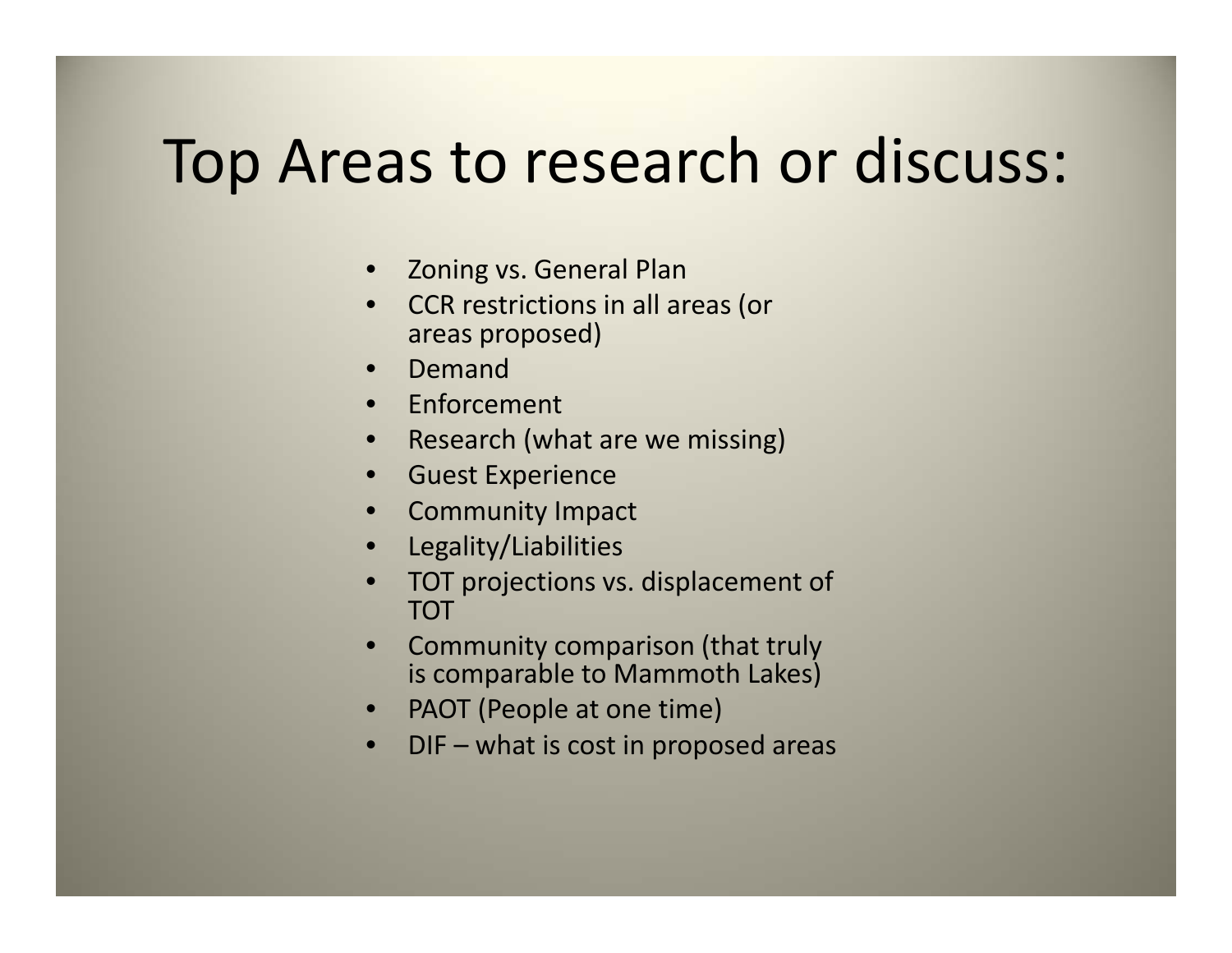### Pro/Con Comparison Single Family Homes

### **From VHR Page**

- •Contentious
- Zoning change
- • Legalizing will not ruin neighborhoods
- Resort areas only
- • Allowing will not dilute the market
- • Report/study October 18, 2012
- •• There is a need for a different product
- • Comparisons of other communities that haveembraced this option

### **From Mammoth Neighborhoods**

- •Contentious
- General Plan Change
- Concern for neighborhoods (all neighborhoods)
- How can we choose where?
- $\bullet$ • Fear of 34% occupancy currently and diluting market through displaced TOT
- 2006 USB analysis
- 2011 Community Development Report
- Is there <sup>a</sup> demand for different product?
- Is there truly another resort town comparison that is similar to Mammoth Lakes?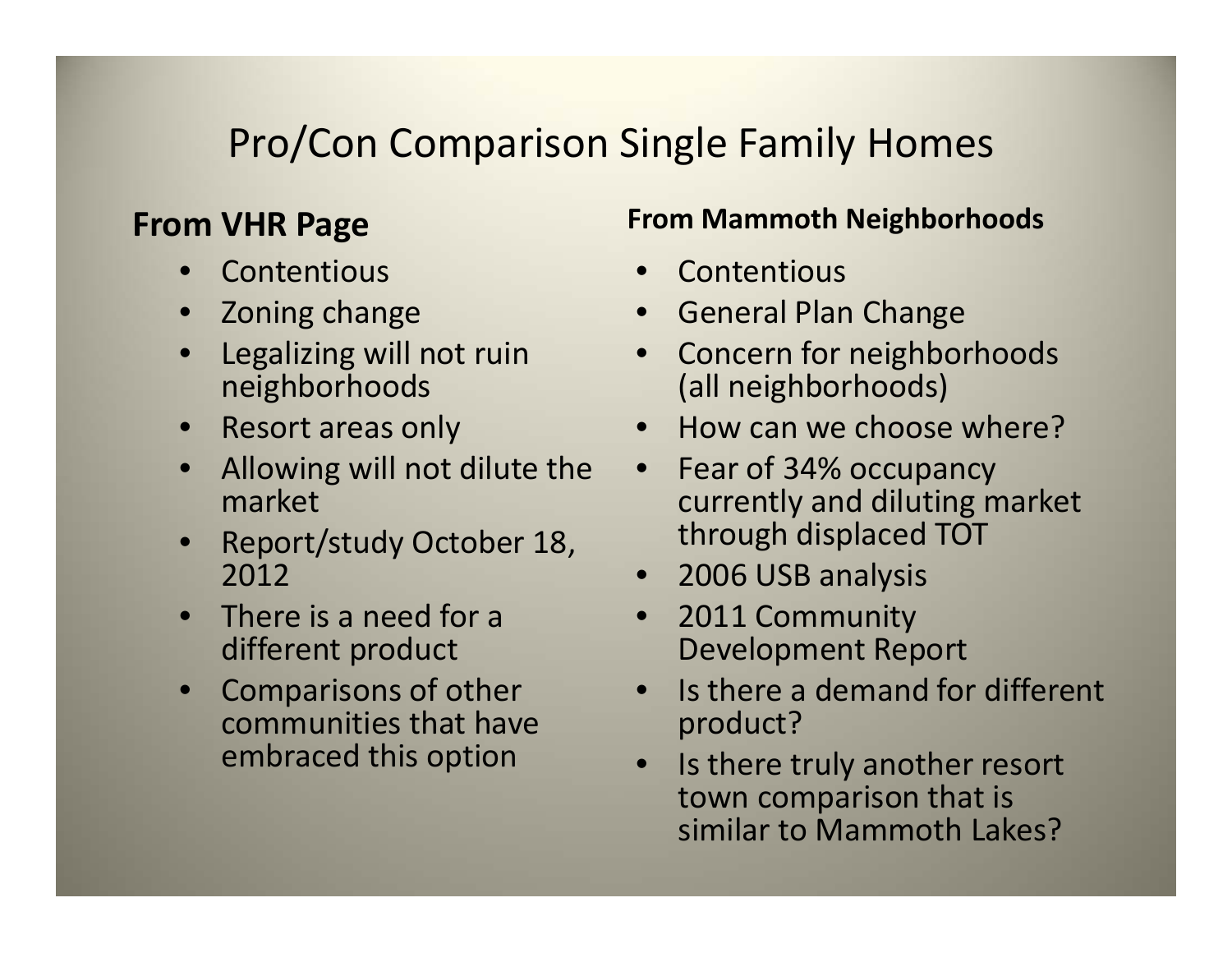## Questions:

- •• Is there sufficient demand to warrant a change at this time?
- • What does this do to resident's quality of life?
- • What would this do to the guest's experience?
- • What resources to we have to enforce and force people to legally participate that are not already?
- True bed base vs. quality?
- •• How do we compare in "types and ratings" to our competitive markets?
- • HOA – current guidelines for occupancy limits for financing. Ever changing and harder to get refinance loans or purchase loans with delinquent owners and/or town occupancy levels – displaced income will make this more difficult than it is now
- •• How many would pass the inspection to a commercial standard? Do we have the staff in fire to do this – liability?
- $\bullet$  Liability of those that bought purposefully in a non zoned area?
- • Of the competitive towns, how many have similar number of full time residents?
- $\bullet$ • How does this affect "People at one time" today and in future (occupancy and blight)?
- • DIF paid for by commercial properties, supporting infrastructure for increased usage and need; how will this be identified and paid for?
- •• Can we obtain CCR's for all zones in town to see where this could be allowed? Verification of CCRs in all zones – zones proposed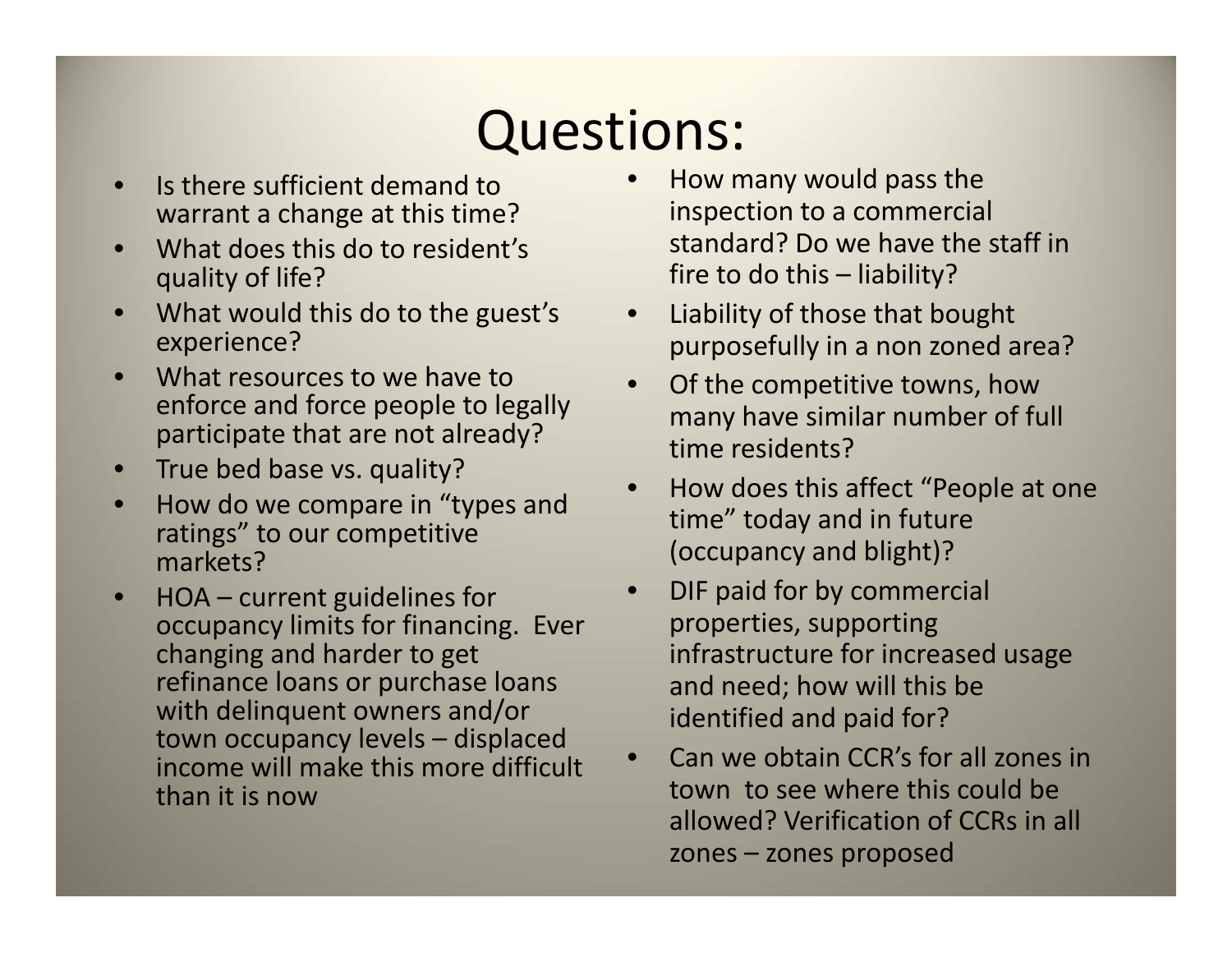#### **October 2012 Study**

- •• Revenue Opportunity
- •Town wide or specific areas
- •• CCR's allow quality of life to remain
- • Regulates what is already happening; provides mechanism for enforcement
- •Competing resorts
- •Variety of housing options
- • Vail: housing averages per guest not in line with Mammoth numbers

#### **Economic & Planning 2011**

- •Population 8,234
- • Approx 2,700 households:
	- 30% of housing is permanent residents
	- 40% are second homes
	- 30% transient rentals
- • Approx 1,200 hotel rooms
	- Mix of economy and limited service for hotels
- •• Mammoth's occupancy rate trials other resorts
	- Summer/winter high numbers due to events and festivals, national draw during off seasons, non skier visits higher year round

## Research

#### **MCSB "white paper" 2006**

- •Analysis of General plan and population forecasts
- •Number of residents, visitors, workers on typical busy weekend is 38,000
- •75% of these are skiing on <sup>a</sup> busy weekend (approx equal to comfortable carrying capacity of the ski area 22,500)
- •This "comfortable number to stay constant for next 20 years, demand to be regulated through pricing (tickets, etc)"
- •The mountain and community are maxed on winter busy weekends
- •40% occupancy rates for consecutive years (average)
- •Community: the challenge with change is "will change will make things better?"
- •Summer visitors are lower income based, much inventory sits empty •Huge amounts of excess inventory in fall and spring
- •Do not have the ability to entertain that amount of people‐ one entity "Mountain"
- •Future success is dependent on consensus and cooperation.

#### **Dest. Resort Econ Dev update 3‐2012**

- •Our 3‐ year Strategic & Operational Plan
	- •Partnership, people, place and positioning
	- •Improve overall quality of life
	- •Serve the needs of local residents
	- •Offer family and neighborhood life

•Base decisions on triple bottom line: economic development, land use planning, mobility, community design and place making (one of these will not support decision of what is best for town)

•Economic Recovery Plan – enforcement, increase visitation, ADR and RevPar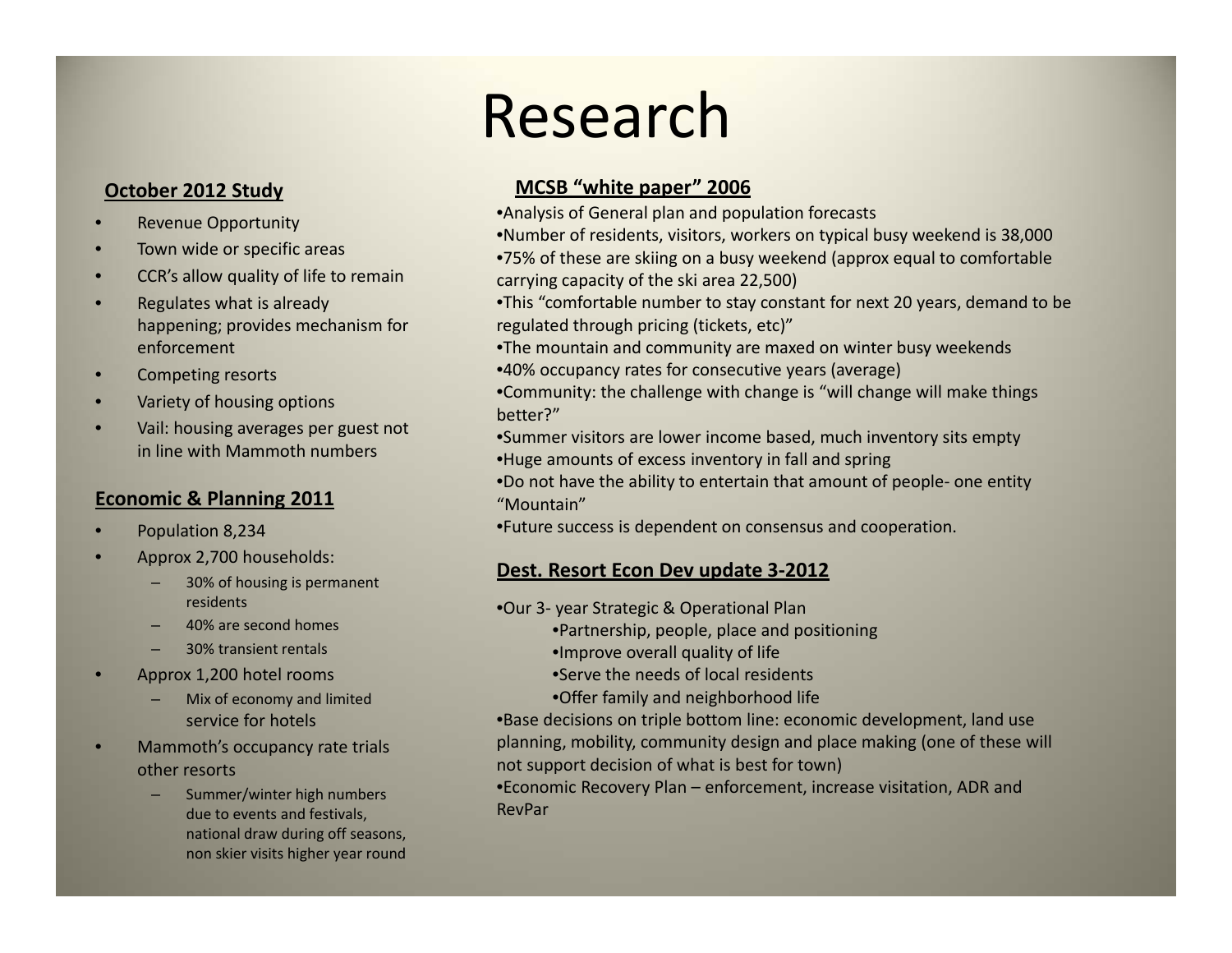## Enforcement Concerns:

- •**Staffing**
- •**•** Momentum of TOT enforcement group
- • Lodging participation to get things off the ground
- •• Police cuts/fire inspection process
- • Opening door to triple work load without foundation and full Basic.Gov program support
- • Analysis; if we hire three full time people (ie: Big Bear) to do enforcements, what type of money can we raise the first year with continued efforts?
- • Much time spent on educating our inventory with recent efforts, analysis of time spent on individuals enforcement?
- •• Can we keep up and keep the complaints down?
- •**•** Is our current foundation sufficient?
- • CCRs – what areas have them and can we get copies to see where this can be allowed vs. proposed areas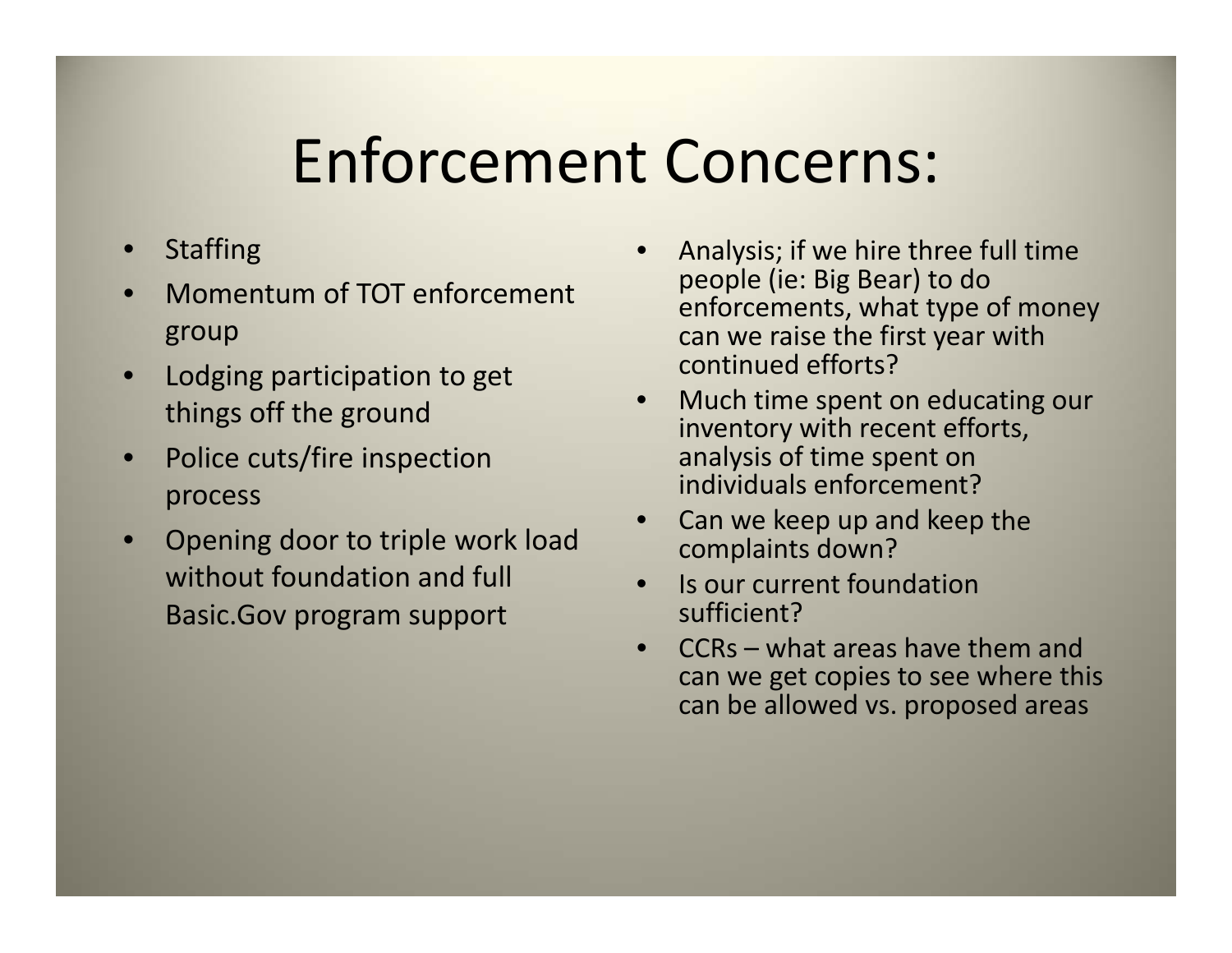# Demand/Occupancy

- 34% average annually?
- Studies and surveys to show we are not meeting demand of our tourists?
- •• How long have we been at 30-40% occupancy average?
- With VRBO, Craigslist, etc. ADR has dropped significantly
- Price wars result in lower TOT
- Current inventory includes luxury condos (sleep 10 or more), townhomes, etc that have high vacancy rates
- Where is demand issue coming from?
- • Pipeline projects – how many beds? When? Where do they fit into existing inventory?
- • Rating our inventory? How, participation is less than normal as many higher up position are working desk due to low TOT and low ADR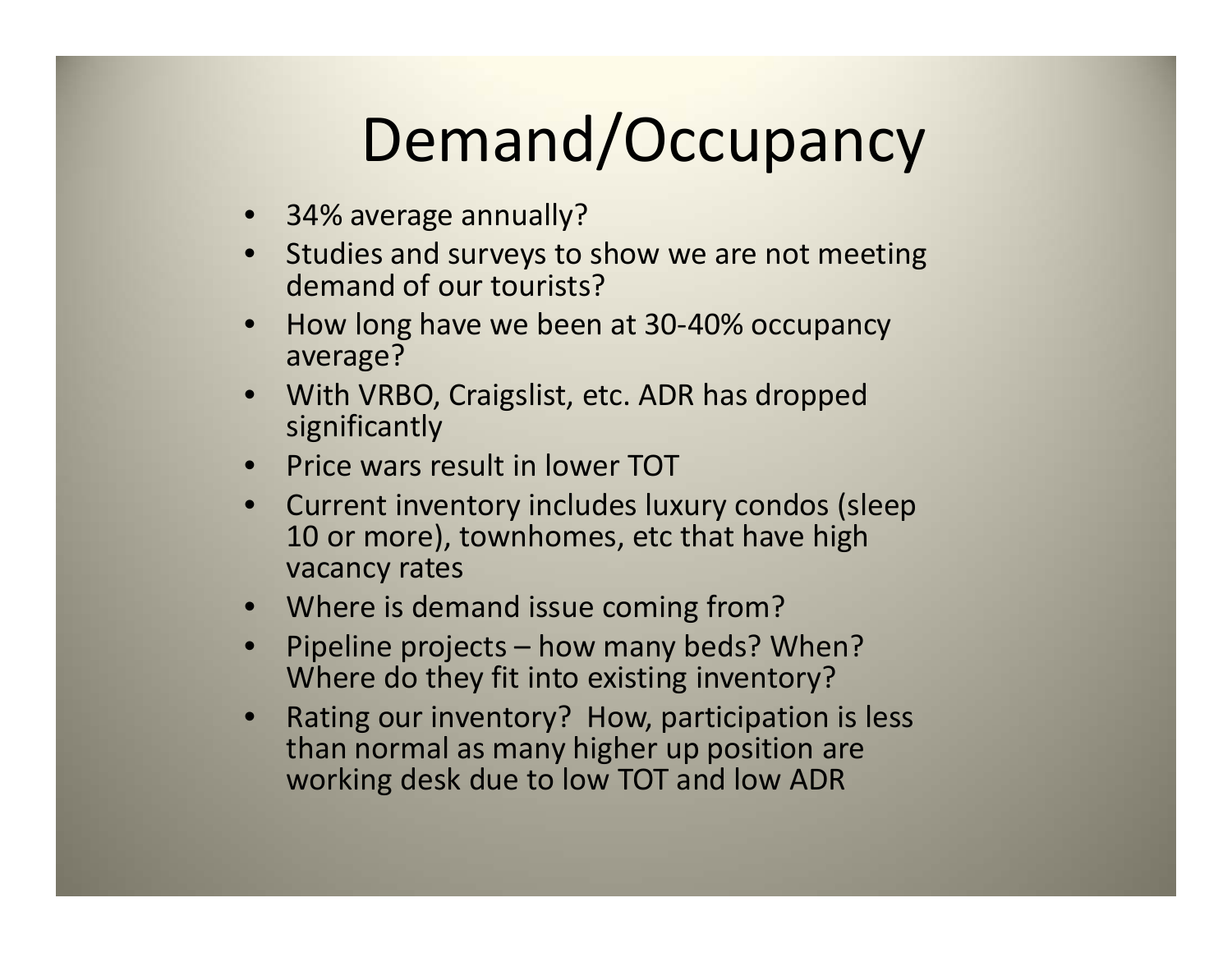## Community Impact

### **Neighborhoods**

- •Parking
- •• Trash – bear issues
- •Noise
- •Liability with near by properties
- •"Not knowing neighbors" safety concerns
- •• Enforcement – who do they call
- •Changing character of neighborhoods
- •Quality of life
- • Those that purchased because it was not zoned –legality?
- • Affecting those that work early with late arrivals, etc / typically different schedules for residents vs. vacationing guests
- •• How do we get our guests to understand the guidelines of living in a resort town and our policies
- •Liability
- •Property values
- •ADR/RevPar
- •Neighbor vs. Neighbor

### **Impact on Services**

- • Close to max occupancy for industry and entertaining
- •• One grocery store
- •Parking
- •**Trash**
- •Police
- •**Transportation**
- •Enforcement
- •Inspection process
- •Tires/chains
- •Shoveling
- •• Vendors – who approves work without management or local contact available?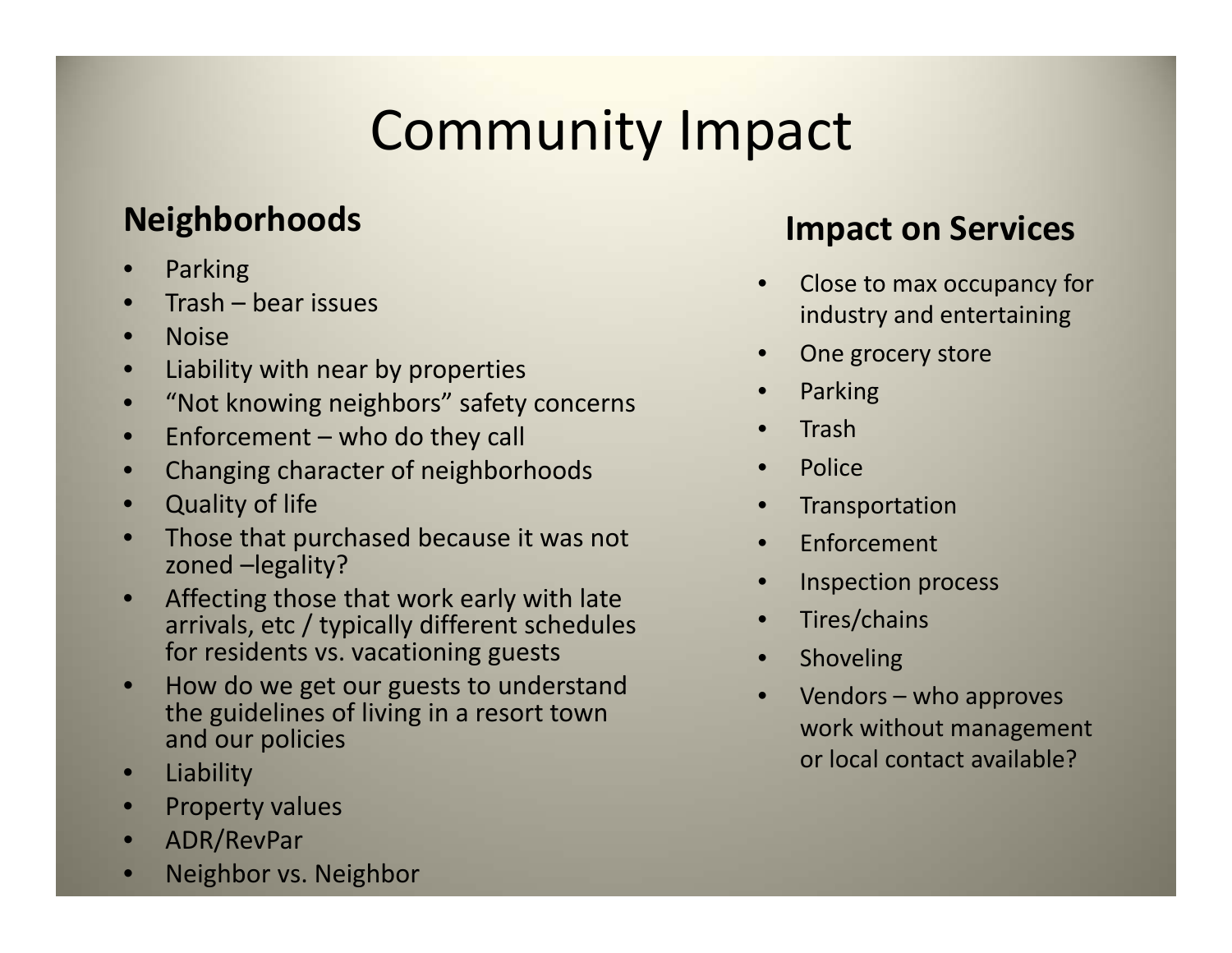## Guest Experience

- •24‐ hour contact – legal and local
- •Use of legal support companies – cleaning, plumbing, etc.
- •Who do guests call with issues?
- •• Police for complaints
- $\bullet$  $\bullet$  1st time visitors who do not know Mammoth – where is Vons, knowledge of town policies, what to do on non ski days, goal of keeping guests here longer.
- •**•** Snow removal
- •• Extra vehicles
- •**•** Trash and recycling capabilities
- •• Lock outs
- •Maintenance issues
- • Too many people at one time; guest experience on mountain or in grocery store
- • Marketing to bring them back – individuals listing on one forum (VRBO) not marketing the town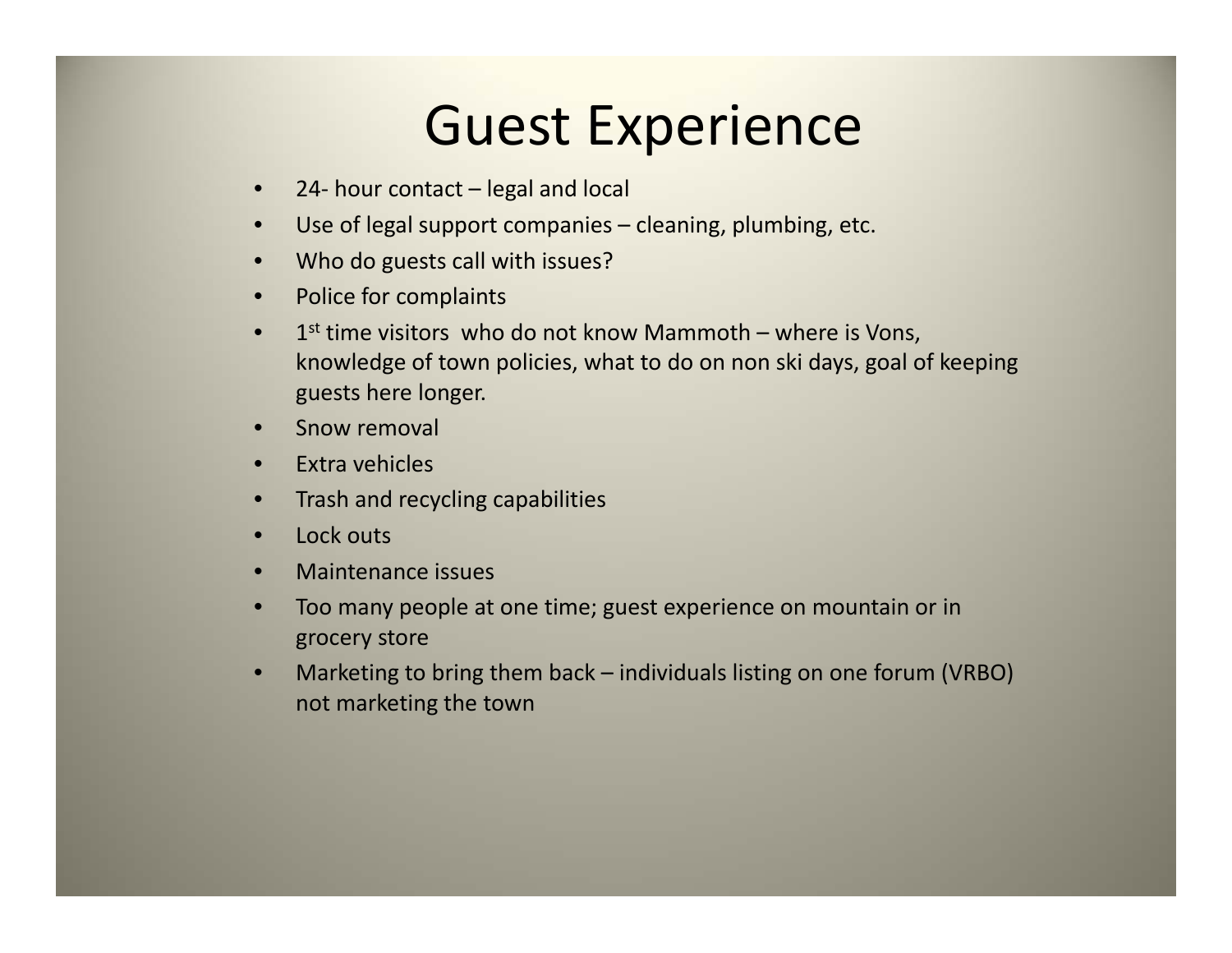### **Statements**

(from General Plan)

"The values of the community also encompass making decisions that benefit the community's social, natural and economic capital‐ the triple bottom line". "Decisions that enhance all three aspects provide the greatest benefit; decisions that improve or conserve two forms without diminishing the third are also ideal. Decisions that only benefit one and decrease the other two forms are undesirable for our community"

Mammoth Lakes will be <sup>a</sup> well‐planned cohesive community. Exceptional quality in design will be achieved by identifying and protecting distinct neighborhoods and districts. Resort nodes shall be integrated into our community.

Community Character.

Protection of the character and quality of life of stable residential neighborhoods is paramount.

Lodging

Visitor accommodations such as hotels and motels, available for transient visitor use and not usable for permanent residency. Lodging facilities have an on‐site front desk and service available 24 hours <sup>a</sup> day.

Neighborhood

A part of town defined by distinct characteristics and boundaries and considered as familiar territory by its residents.